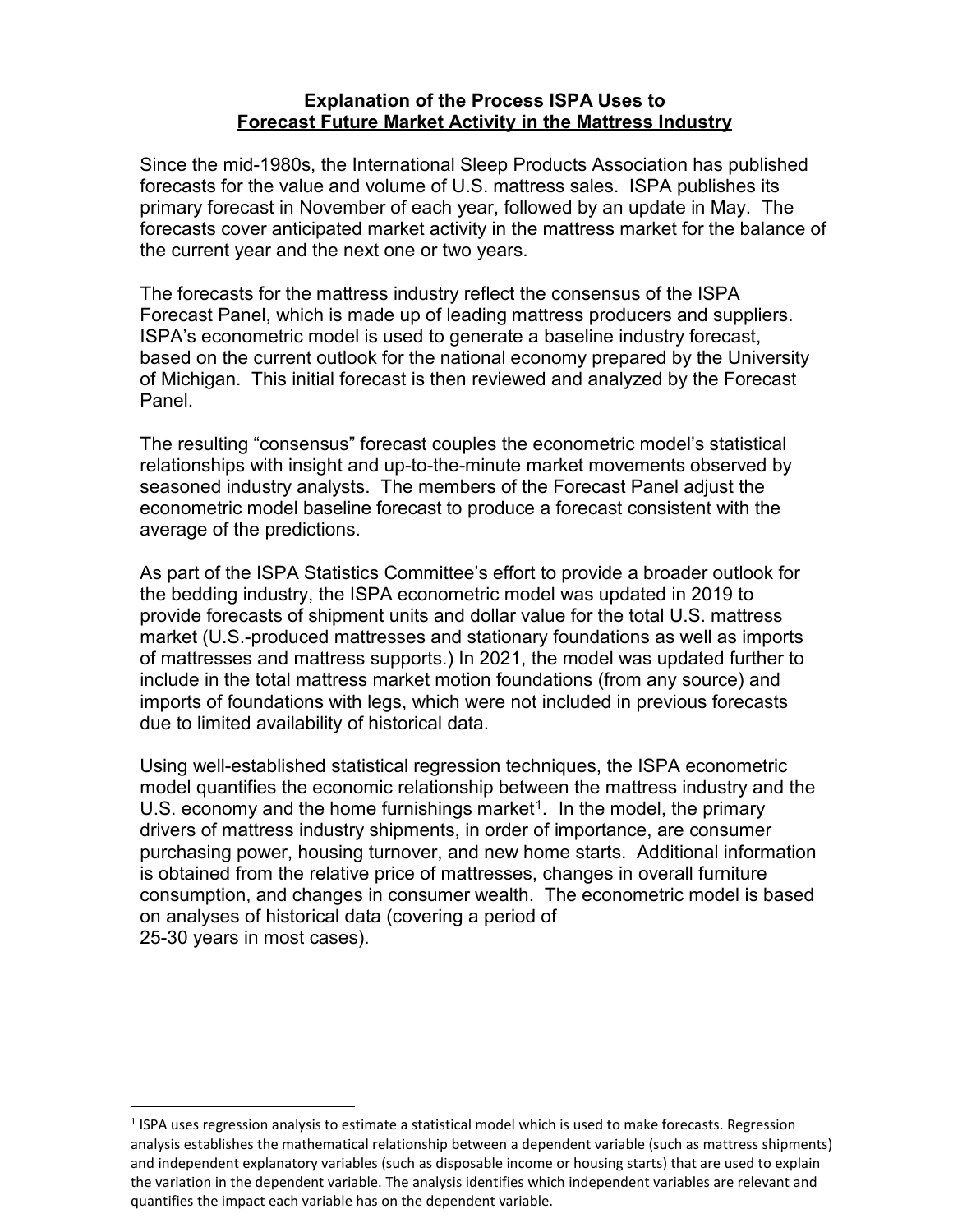The following is a brief explanation of the ISPA model:

The ISPA model forecasts the future volume and value of total mattress shipments (including U.S.-produced and imported mattresses, stationary foundations, and motion foundations) using the following three equations:

- 1. Unit Mattress Shipments (total mattress demand)
- 2. Average Unit Wholesale Price for Mattresses
- 3. Consumer Demand for Furniture (defined as personal consumption expenditures for furniture, measured in constant 2012 dollars)

Regression analysis is used to determine which explanatory variables are most useful for understanding the pattern of mattress shipments over time. Based on that analysis, which is reviewed and updated on a regular basis, ISPA uses quarterly data from a variety of government and industry sources for the following independent variables (some of which may appear in more than one equation):

## 1. Unit Mattress Shipments

This equation forecasts the quantity of total mattress shipments. It is based on the following independent variables:

Primary variables (in order of importance):

- Recent level of disposable personal income (adjusted for inflation)
- Sales of existing single-family homes
- Number of recent single-family home starts

Additional variables:

- Change in personal consumption expenditures for furniture (adjusted for inflation)
- Change in the average unit price for mattresses (adjusted for inflation)
- Change in consumer wealth (based on 6-month change in S&P Stock Market index, adjusted for inflation)
- Change in real long-term interest rates (based on AAA bonds, adjusted for inflation)

## 2. Average Unit Price for Mattresses

This equation forecasts the average unit price for total mattress shipments, which is then multiplied by unit shipments to estimate the value of future mattress sales. It is based on the following independent variables:

- Recent mattress prices
- Recent level of the consumer price index
- Recent change in the price index for crude oil